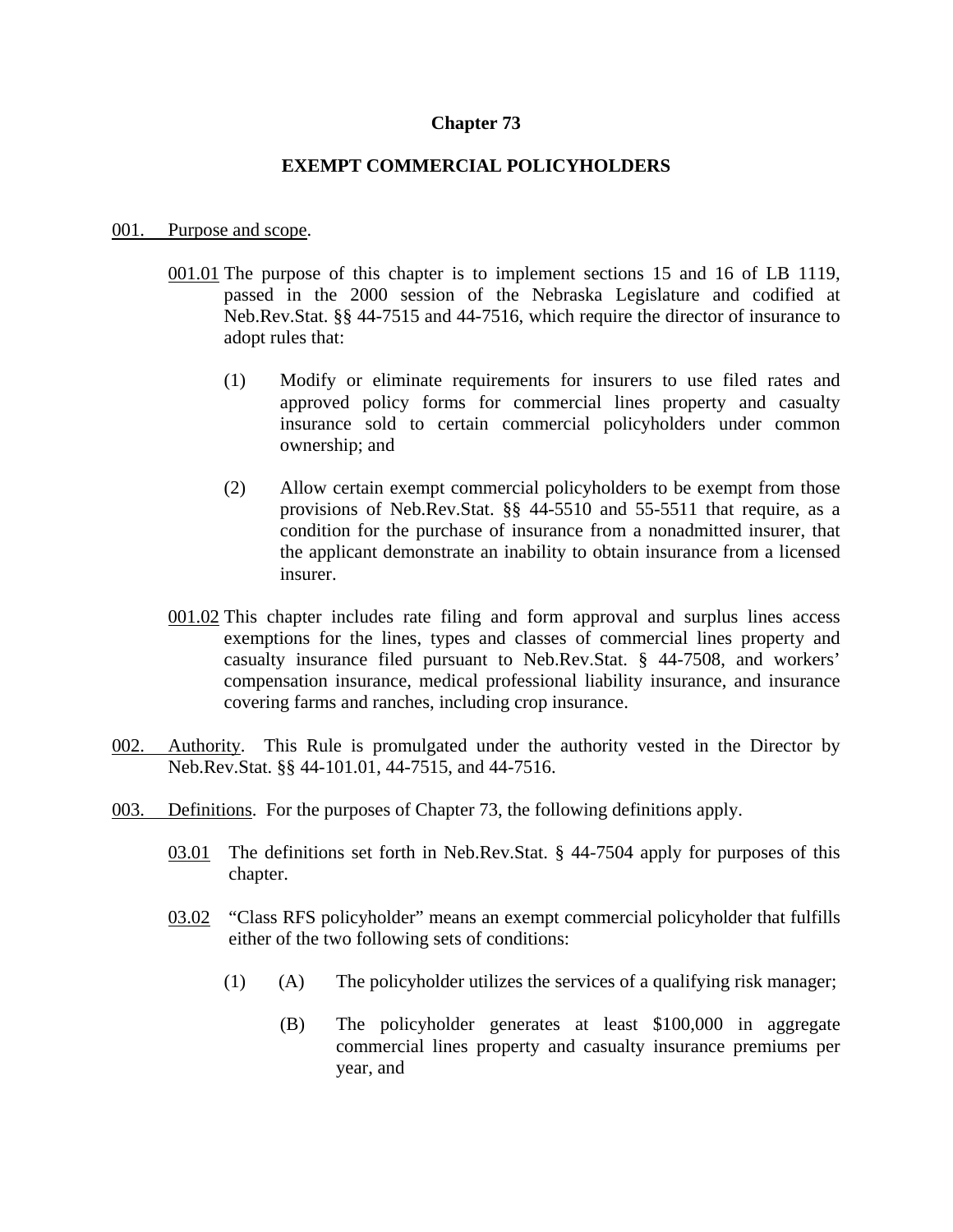- (C) The policyholder meets at least two of the following conditions:
	- (i) The policyholder generates aggregate commercial lines property and casualty insurance premiums of at least \$250,000 per year, excluding premiums for workers' compensation and medical professional liability insurance, or generates at least \$1,000,000 aggregate commercial property and casualty insurance premiums per year, including premiums for workers' compensation and medical professional liability insurance.
	- (ii) The policyholder's net worth is at least \$25,000,000.
	- (iii) The policyholder's annual net revenues or sales are at least \$50,000,000.
	- (iv) The policyholder employs at least 250 employees.
	- (v) If the policyholder is a not-for-profit or government entity, the policyholder has an annual operating budget of at least \$25,000,000.
- (2) (A) The policyholder generates at least \$100,000 in aggregate commercial lines property and casualty insurance premiums per year for all jurisdictions combined, and
	- (B) In a jurisdiction that generates greater aggregate commercial property and casualty insurance premiums for the policyholder than Nebraska:
		- (i) No rates for the policyholder are subject to a requirement that the insurer adheres to its rating manuals;
		- (ii) No policy forms for the policyholder, other than policy forms for workers' compensation and automobile liability insurance, are subject to a requirement that the insurer must use filed forms, and
		- (iii) Access to surplus lines markets for other than workers' compensation and automobile liability insurance for the policyholder is not subject to any requirement that such coverage is not available from a licensed insurer.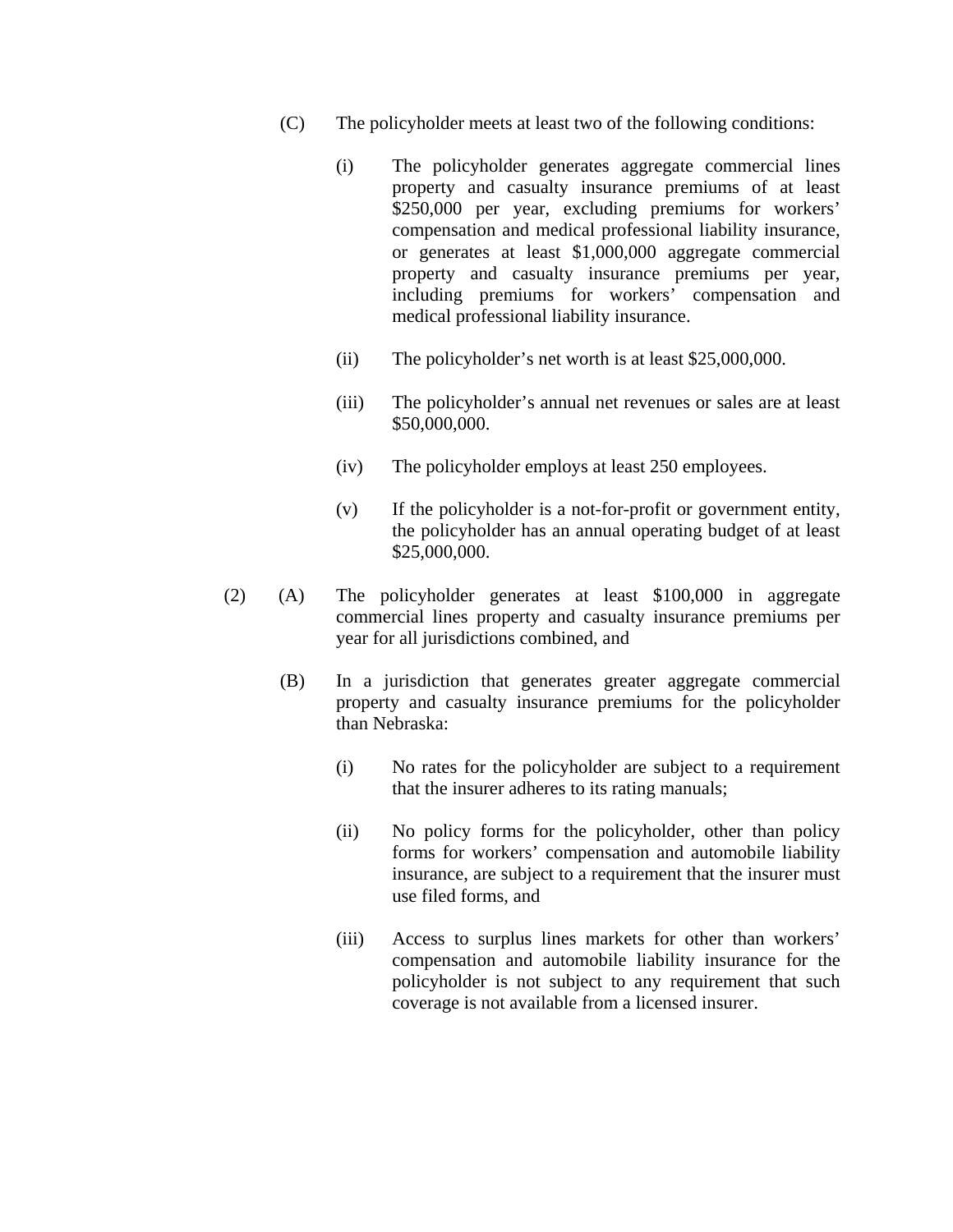- 003.03 "Class RF policyholder" means an exempt commercial policyholder that meets any one of the three following sets of conditions:
	- (1) The policyholder utilizes the services of a qualifying risk manager and generates at least \$50,000 in aggregate property and casualty insurance premiums per year.
	- (2) The policyholder generates aggregate commercial lines property and casualty insurance premiums of at least \$250,000 per year, excluding premiums for workers' compensation and medical professional liability insurance, or generates at least \$1,000,000 per year in aggregate property and casualty insurance premiums, including premiums for workers' compensation and medical professional liability insurance.
	- (3) (A) The policyholder generates at least \$50,000 in aggregate commercial lines property and casualty insurance premiums per year for all jurisdictions combined, and
		- (B) In a jurisdiction that generates greater aggregate commercial property and casualty insurance premiums for the policyholder than Nebraska:
			- (i) No rates for the policyholder are subject to a requirement that the insurer adhere to its rating manuals, and
			- (ii) No policy forms for the policyholder, other than policy forms for workers' compensation and automobile liability insurance, are subject to a requirement that the insurer must use filed forms.
- 003.04 "Class R policyholder" means an exempt commercial policyholder that meets any one of the three following sets of conditions:
	- (1) The policyholder utilizes the services of a qualifying risk manager and generates at least \$25,000 in aggregate commercial lines property and casualty insurance premiums per year.
	- (2) The policyholder generates aggregate property and casualty insurance premiums of at least \$75,000 per year excluding premiums for medical professional liability insurance, or generates at least \$250,000 in aggregate commercial lines property and casualty insurance premiums per year, including premiums for medical professional liability insurance.
	- (3) The policyholder generates at least \$25,000 in aggregate commercial lines property and casualty insurance premiums per year for all jurisdictions combined and, in a jurisdiction that generates greater aggregate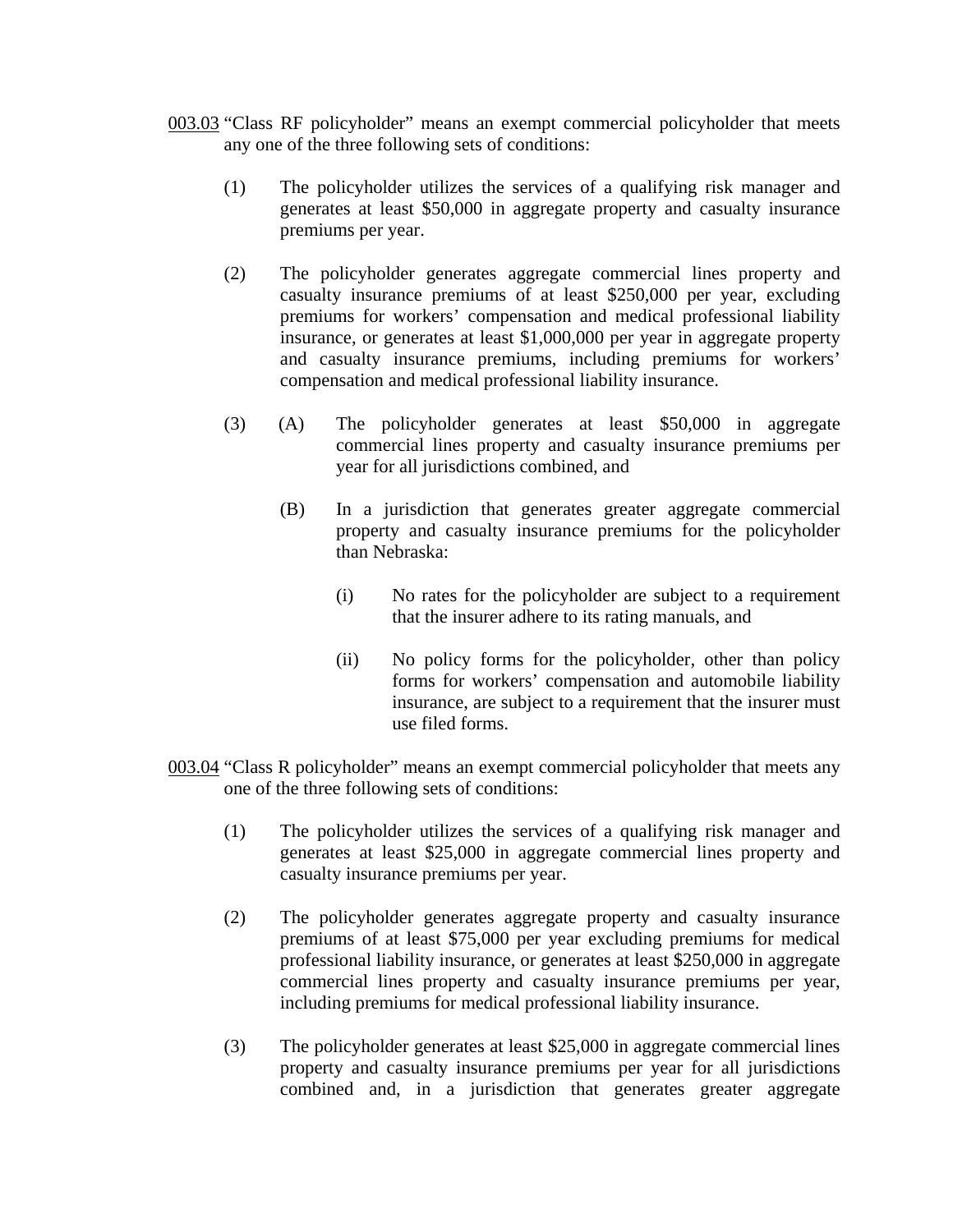commercial property and casualty insurance premiums for the policyholder than Nebraska, rates for the policyholder are not subject to a requirement that the insurer adheres to its rating manuals.

- 003.05 "Commercial lines property and casualty insurance" means property and casualty insurance filed pursuant to Neb.Rev.Stat. § 44-7508, and also includes workers' compensation insurance, medical professional liability insurance, and insurance covering farms and ranches, including crop insurance.
- 003.06 "Exempt commercial policyholder" means a Class RFS, RF, or R policyholder, as defined by this chapter, that may purchase insurance policies for which specific aspects of rate or policy form regulation do not apply or have been relaxed, or that is exempt from those provisions of §§ 44-5510 and 44-5511 that require, as a condition for the purchase of insurance from a nonadmitted insurer, that applicants demonstrate inability to obtain insurance from a licensed insurer.

003.07 "Qualifying risk manager" means:

- (1) (A) A person that is a full time employee of the policyholder with primary duties consisting of property and casualty risk management and the purchase of insurance, and that meets the qualification standards in paragraph (2); or
	- (B) A person or persons, operating as a contractor that primarily provides risk management services, that devotes at least one hundred twenty hours per year to the policyholder's risk management and purchase of insurance. No such person shall be an agent for an insurer providing insurance for the policyholder, and shall not receive any compensation from an insurer, or from an agent of an insurer that is providing insurance for the policyholder, or from an agency compensated by the insurer that is providing insurance for the policyholder. Each person whose hours are included in the total hours necessary to meet this requirement is required to meet the qualification standards in paragraph (2).
- (2) Who has demonstrated qualification through:
	- (A) Five or more years of full time experience in property and casualty insurance as a commercial lines underwriter with an insurance company or as an insurance producer dealing primarily with commercial accounts, except that health and employee benefit experience shall not count towards this requirement; or
	- (B) Three years of full-time experience related to property and casualty insurance or risk management and attainment of one of the following insurance professional designations: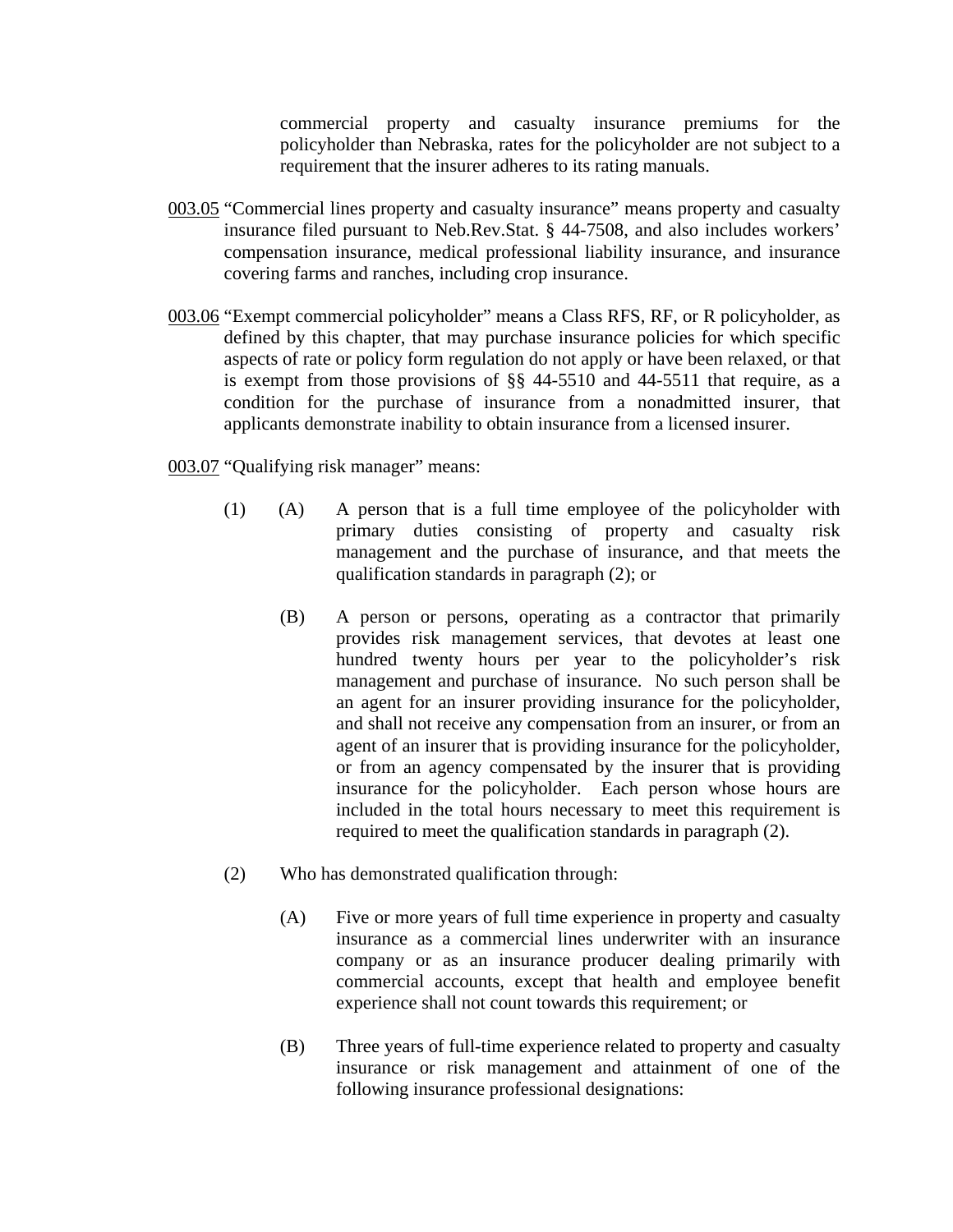- (i) Associate in Risk Management;
- (ii) Certified Risk Manager; or
- (iii) Chartered Property Casualty Underwriter.
- 003.08 "Workers' compensation insurance" means workers' compensation insurance, as defined in Neb.Rev.Stat. § 44-201 (11), and includes insurance written with deductibles. "Workers' compensation insurance" does not include excess workers' compensation insurance provided for policyholders that have qualified with the Nebraska Workers' Compensation Court as approved self-insureds.

#### 004. Exemptions applicable to policies of insurance sold to exempt commercial policyholders.

#### 004.01 Exemptions applicable to Class RFS policyholders.

- (1) As permitted by Neb.Rev.Stat. § 44-7515, an insurer shall not be required to use filed rates and approved policy forms for commercial lines property and casualty insurance policies insuring Class RFS policyholders. The provisions of this chapter regarding the regulation of policy forms shall not apply to an exempt commercial policyholder that is also a qualifying multistate commercial policyholder as defined pursuant to Chapter 75.
- (2) As permitted by Neb.Rev.Stat. § 44-7516, a Class RFS policyholder is exempt from those provisions of §§ 44-5510 and 44-5511 that require, as a condition for the purchase of insurance from a nonadmitted insurer, that applicants demonstrate inability to obtain insurance from a licensed insurer. This exemption shall not apply to workers' compensation insurance, excess workers' compensation insurance, or automobile liability insurance. This exemption may apply to automobile liability insurance purchased as excess insurance over a policy that provides limits that are at least equal to the minimum limits of liability required by Neb.Rev.Stat. § 60-534.
- 004.02 Exemptions applicable to Class RF policyholders. As permitted by Neb.Rev.Stat. § 44-7515, an insurer shall not be required to use filed rates and approved policy forms for commercial lines property and casualty insurance policies insuring Class RF policyholders. The provisions of this chapter regarding the regulation of policy forms shall not apply to an exempt commercial policyholder that is also a qualifying multistate commercial policyholder as defined pursuant to Chapter 75.
- 004.03 Exemptions applicable to Class R policyholders. As permitted by Neb.Rev.Stat. § 44-7515, an insurer shall not be required to use filed rates for commercial lines property and casualty insurance policies insuring Class R policyholders.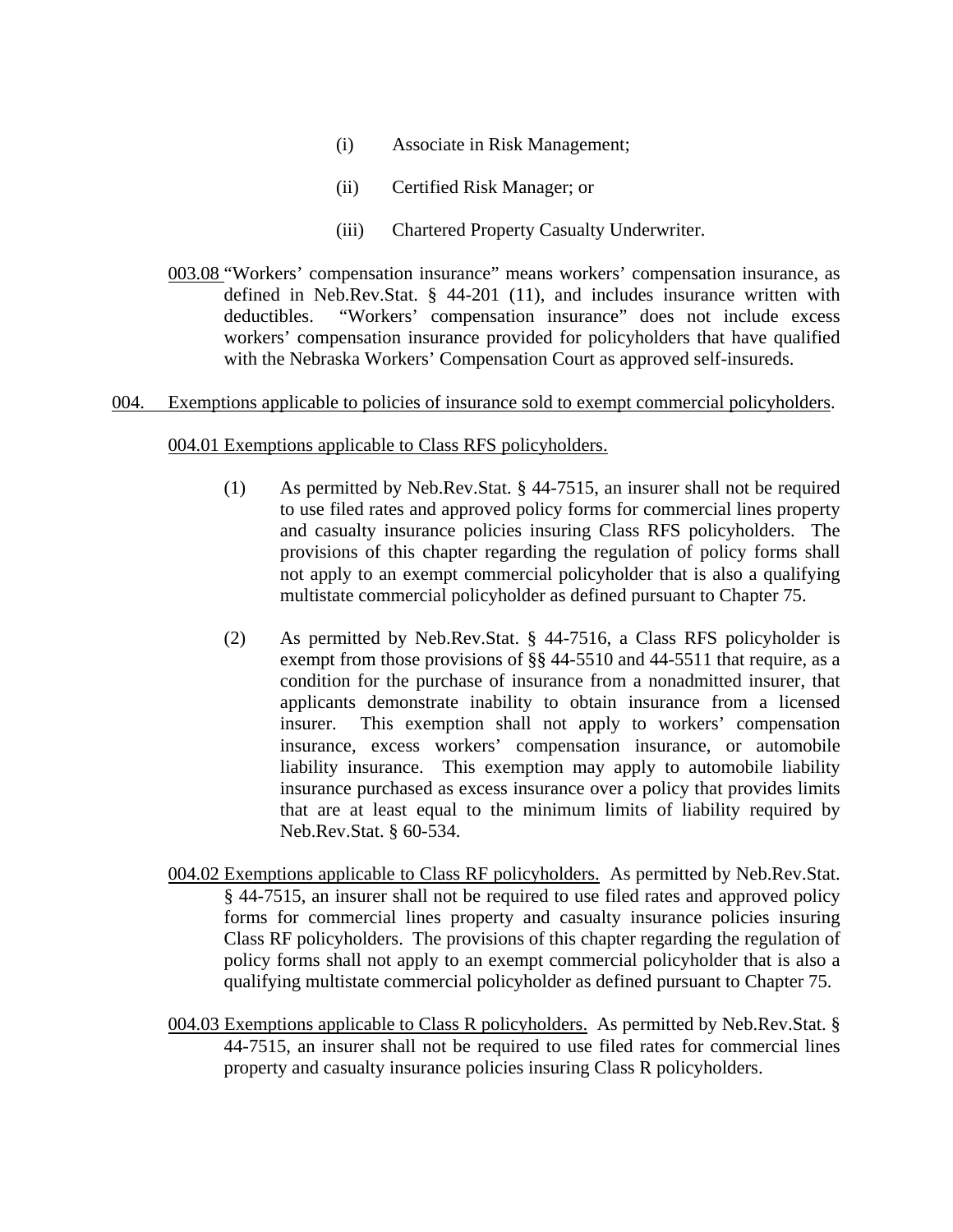- 005. Status as an exempt commercial policyholder is optional. An insurer or policyholder that does not desire to avail itself of the provisions of this regulation is not required to make a determination of exempt commercial policyholder status. Such a policyholder shall be accorded the same treatment as a policyholder that does not qualify as an exempt commercial policyholder. In addition, the provisions of this chapter regarding the regulation of policy forms shall not apply to an exempt commercial policyholder that is also a qualifying multistate commercial policyholder as defined pursuant to Chapter 75.
- 006. Unrelated entities may not be combined to attain exempt commercial policyholder status. Premiums or other attributes for entities that are not under common ownership may not be combined to qualify a policyholder as an exempt commercial policyholder.

### 007. Premiums used to determine exempt commercial policyholder status.

- 007.01 Calculation of premium amounts. For purposes of determining whether a policyholder is a Class RF, RFS or R policyholder, premiums shall include all commercial lines property and casualty insurance premiums generated by a policyholder on risks located in Nebraska and elsewhere, without regard to whether such insurance is purchased from one or more insurers. Such premiums shall be those offered by an insurer for the prospective policy term. If an insurer is not offering all of the commercial lines property and casualty insurance that an exempt commercial policyholder is purchasing, premiums for expiring policies for which the insurer is not offering insurance shall be used as the basis for premium determination. If not all policies for a policyholder have a common inception date, premium for policies that are in force as of the inception date of coverage for which the calculation is made shall be used. For policies that the insurer does not write, the insurer shall only use premiums for which policyholder documentation is provided. If an insurer is not provided with policyholder documentation of the premiums for policies that the insurer does not write, then the insurer shall not include premiums for such policies to determine whether a policyholder is a Class RF, RFS, or R policyholder.
- 007.02 Retrospectively determined premium. For purposes of determining whether a policyholder is a Class RF, RFS or R policyholder, if a policy's premium will be determined retrospectively, then it shall be calculated as if the policyholder were rated on a guaranteed cost basis. Exempt commercial policyholder status shall not be retroactively denied if actual losses incurred under the policy result in an actual premium lower than the estimated premium calculated on a guaranteed cost basis.
- 007.03 Premium based on auditable exposures. For purposes of determining whether a policyholder is a Class RF, RFS or R policyholder, if a policy's premium is determined based on exposures that are subject to audit as defined in the policy, then it shall be calculated using a good faith estimate of exposures. Exempt commercial policyholder status shall not be retroactively denied if the audited exposures result in a premium that is lower than the estimated premium.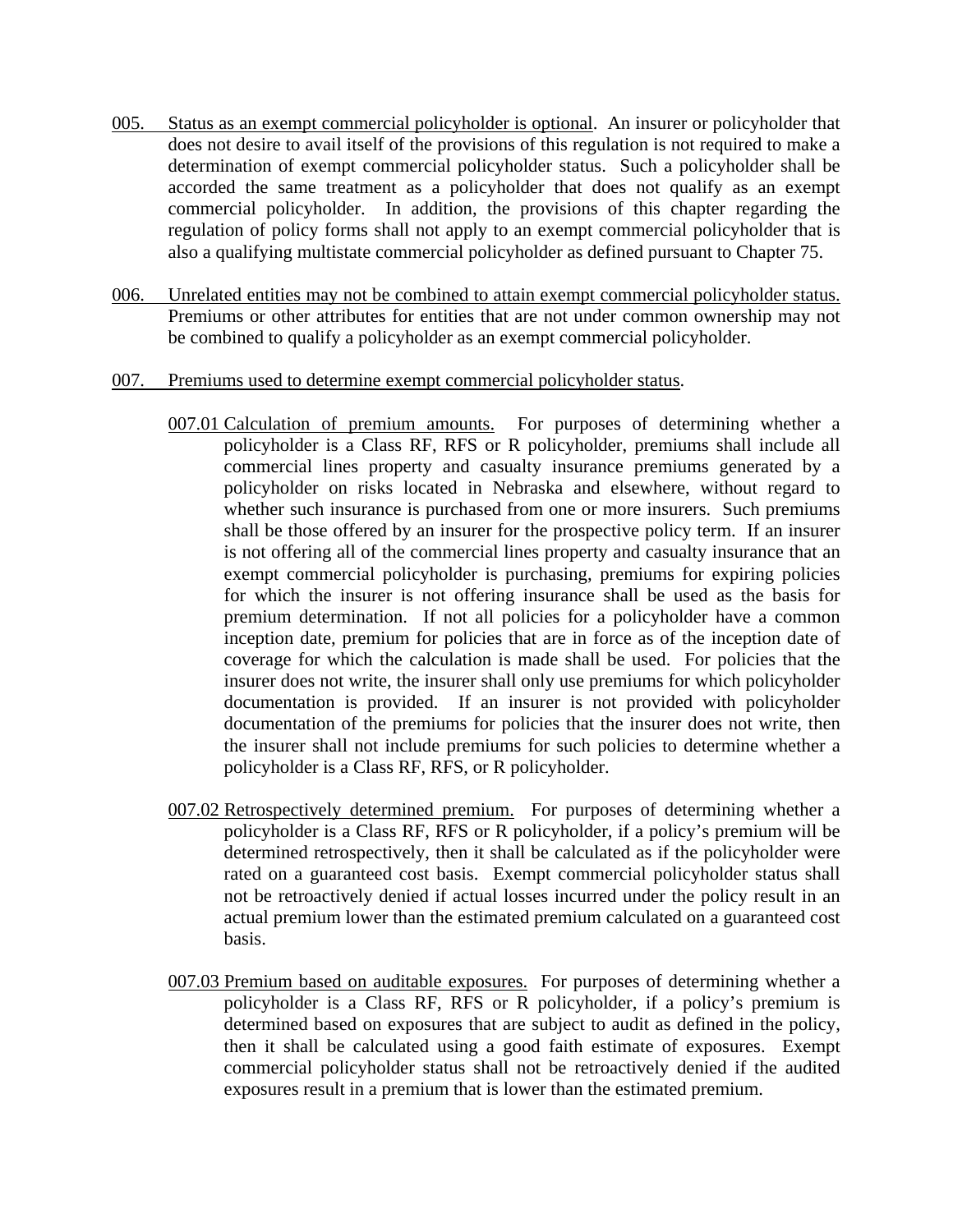- 008. Restrictions on rate filing exemptions.
	- 008.01 Nebraska premiums must arise from Nebraska exposures. The Nebraska premiums for each individual policy and for each separately coded exposure under that policy shall be the amounts that most closely correspond with the insurer's evaluation of the expected losses and expenses that will be generated by each exposure and policy. Premiums for Nebraska exposures shall not be discounted or surcharged based on a policyholder's premiums for exposures in another state that are higher or lower than are desired by the insurer.
	- 008.02 Restrictions on permissible discounts. Rate credits for an exempt commercial policyholder may not be used to reduce the policyholder's premium to less than the amount necessary for the policyholder to qualify as an exempt commercial policyholder. Nothing in this subsection shall require reduction of rate credits if the premium for a retrospectively rated policy or for a policy with premium based on auditable exposures is ultimately lower than was originally estimated.
	- 008.03 Restrictions on permissible surcharges. An insurer may not impose a surcharge against a policyholder exceeding the surcharge permissible under Neb.Rev.Stat. § 44-7509, unless the aggregate property and casualty insurance premiums for such policyholder, prior to the application of any surcharge permissible under Neb.Rev.Stat. § 44-7509, exceed the minimum aggregate property and casualty insurance premium threshold to qualify as an exempt commercial policyholder.
	- 008.04 Workers compensation. As required by Neb.Rev.Stat. § 44-7524, every insurer writing workers' compensation shall adhere to the uniform workers' compensation classification system and shall report its workers' compensation experience in accordance with statistical plans and other reporting requirements to ensure that workers' compensation data is combined for all insurers for the development of prospective loss costs and the application of experience rating. This includes the requirement that premiums are determined from audited payrolls instead of being written on a guaranteed cost basis, not subject to audit.
- 009. Restrictions on form approval exemptions.
	- 009.01 Workers' compensation and excess workers' compensation. As permitted by Neb.Rev.Stat. § 44-7515 (2) and as set forth in Neb.Rev.Stat. § 44-7515 (6), only policy forms and endorsements approved by the director may be used to provide workers' compensation and excess workers' compensation coverage. An insurer may use endorsements that have not been approved by the director for workers' compensation and excess workers' compensation policies if the endorsements only amend policy provisions pertaining to the calculation or remission of premiums. An insurer may not use endorsements that have not been approved if the endorsements amend coverage or alter provisions relating to the administration of claims set forth in policies filed with the director;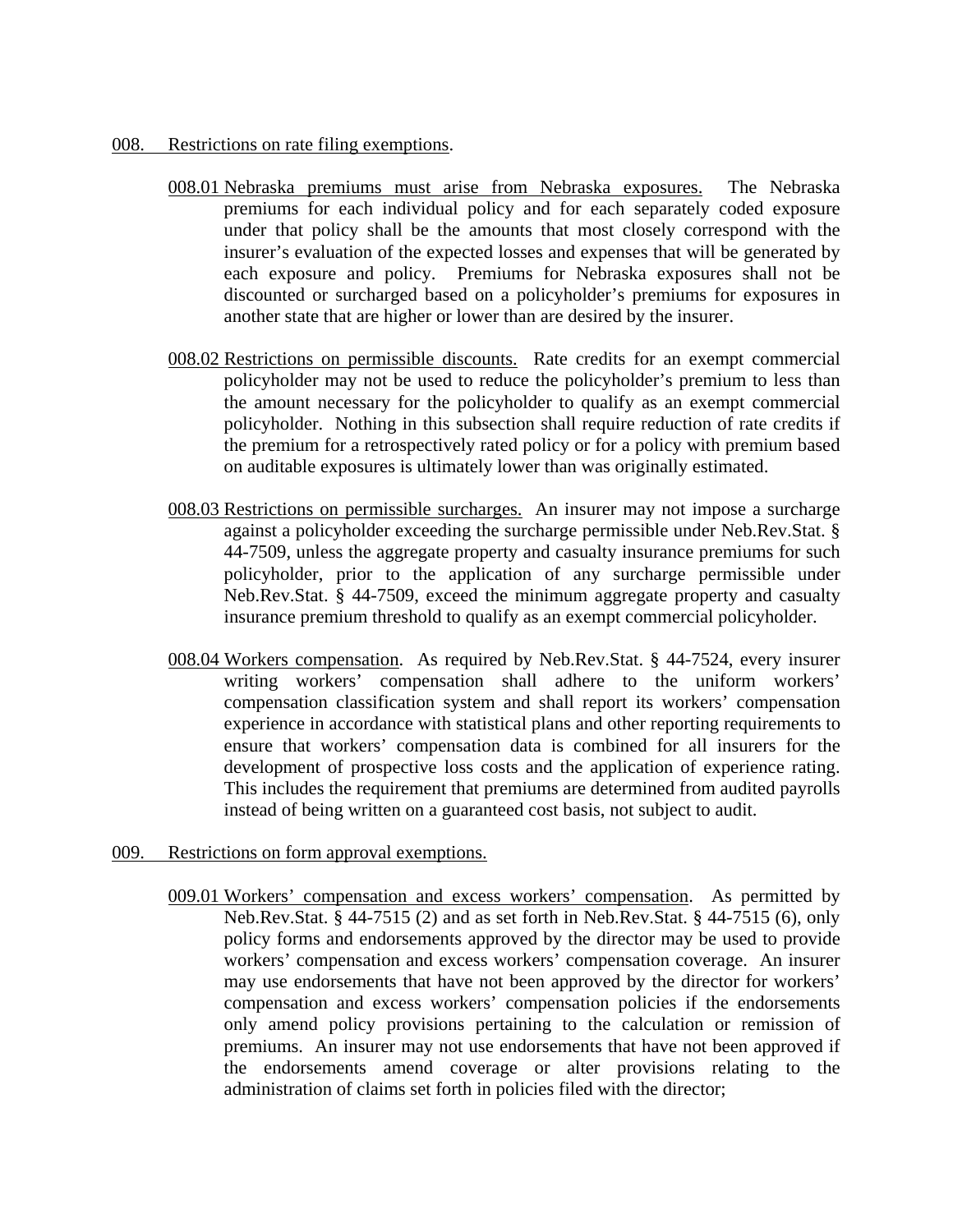- 009.02 Medical professional liability. As required by Neb.Rev.Stat. § 44-7515 (2), only policy forms and endorsements approved by the director may be used to provide coverage for a policyholder seeking to qualify under the Nebraska Excess Medical Liability Fund;
- 009.03 Automobile insurance. Insurers may not use automobile insurance policy forms that provide coverage limits less than those required by Nebraska law; and

009.04 Policy forms may not violate laws. Insurers may not use policy forms that violate any law of this state.

- 010. Statistical reporting. Credits and debits applied pursuant to this chapter shall be reported in the same manner as credits and debits allowed by Neb.Rev.Stat. §44-7509.
- 011. Continued use of an unapproved policy form for a commercial policyholder that no longer qualifies as a Class RFS or Class RF exempt commercial policyholder. A policyholder may continue to purchase coverage using an unapproved policy form, even though the policyholder no longer qualifies as a Class RFS or Class RF exempt commercial policyholder, if:
	- (a) Such policy form was originally agreed to during a period of time for which the policyholder could purchase coverage using policy forms which had not been approved; and
	- (b) The policyholder's aggregate commercial property and casualty insurance premiums are at least \$50,000 per year.
- 012. Continued use of a surplus lines carrier by a commercial policyholder that no longer qualifies as a Class RFS exempt commercial policyholder. A policyholder may continue to renew coverage from a surplus lines insurer without the need to demonstrate that it is unable to obtain that coverage from a licensed insurer, even though the policyholder no longer qualifies as a Class RFS exempt commercial policyholder, if:
	- (a) Such coverage was originally purchased from the surplus lines insurer during a period of time for which the policyholder could purchase coverage from a surplus lines insurer without the need to demonstrate that it is unable to obtain insurance from a licensed insurer; and
	- (b) The policyholder's aggregate commercial property and casualty insurance premiums are at least \$100,000 per year.
- 013. Policyholder notification of policy forms that have not been approved by the director. Insurers shall inform exempt commercial policyholders at the earliest practical date, but no later than thirty days after the inception of coverage of those policy forms applying to them that have not been approved by the director.